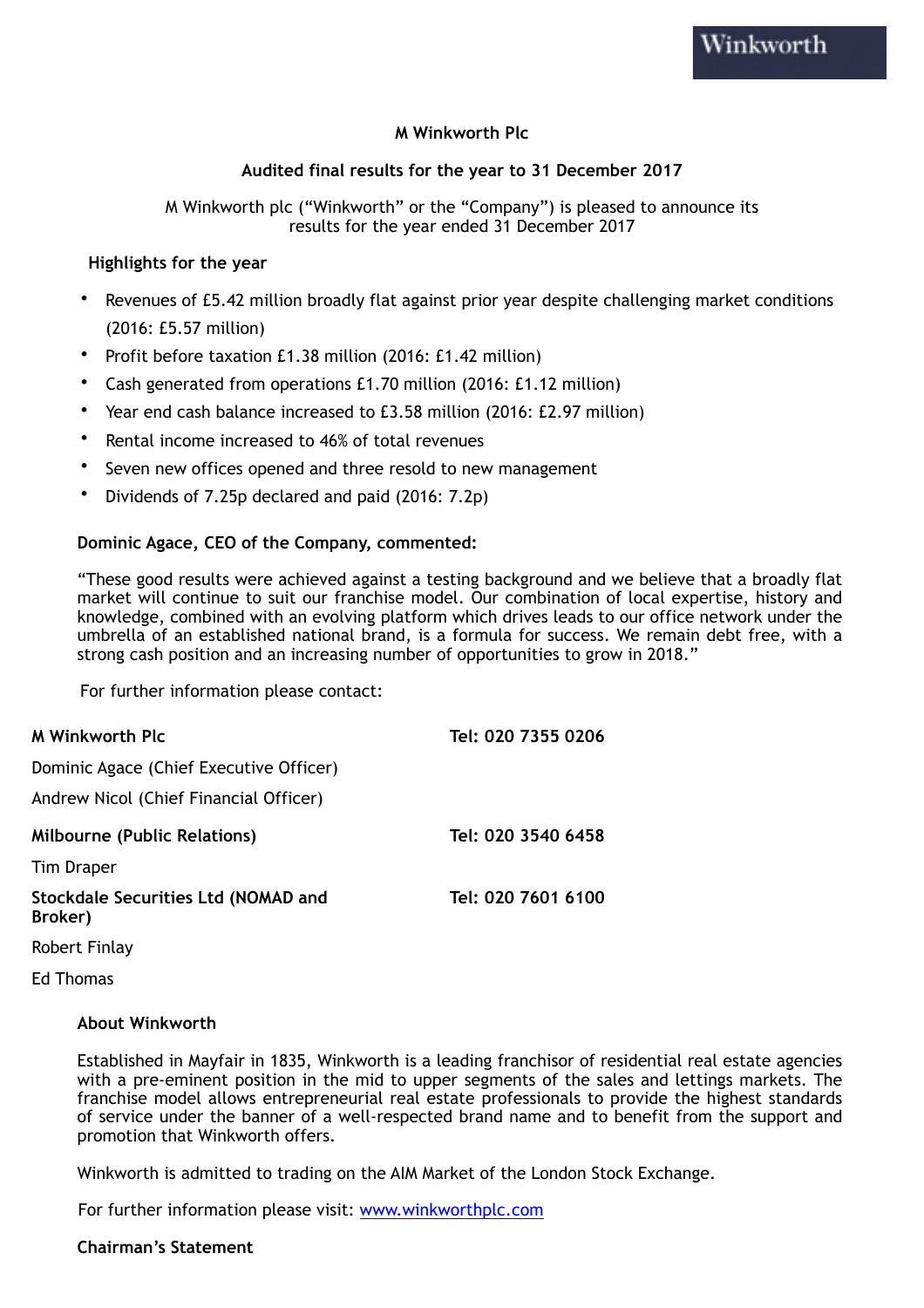2017 was a challenging year for estate agents given evolving market conditions and a reduction in sales volumes. The strength of the Winkworth franchise model, however, has demonstrated the benefit of having individually-owned businesses, which are more resilient to market change, and this is reflected in our results. Our franchisees have been able to achieve average turnover of almost £500,000 per office, well above the average turnover of our franchise competitors.

While always seeking ways to enhance our offering, we have adhered to our proven formula of concentrating on excellent levels of service and long-term relationships through our network of some 100 medium-sized offices. This business model makes us attractive to incoming franchisees as they are able to achieve more than they could were they employed at a top level elsewhere, especially at a time when many are scaling back their operations. Winkworth's efficient and economic logistics systems allow our franchisees to focus their efforts on servicing their clients and carrying out viewings.

On flotation, Winkworth targeted expansion out of London in order to grow. This process has gathered pace and we welcome the new businesses that joined us in 2017 and the pipeline of offices for 2018. These have generally flowed from experienced estate agents making new starts, but we have also seen growth from the regeneration of some of the older Winkworth franchises where previous owners have retired and sold. We expect this trend to continue as many of the Winkworth franchisees commenced trading in the 1980s. Both routes provide us with a suitable base for growth.

It has been the Winkworth principle to make sure that our offices have sufficient economic turnover. This is a natural business plan for a proprietor franchisee and it has proved to be a successful policy. We continue to develop systems and services which enable our franchisees to deliver the best local and national service. In particular, we have continued to work on projects to enhance our relationships with both landlords and tenants, and I am pleased to note the ongoing growth of our rental business.

We do not believe in developing competing brands, nor do we see any value in acquisitions at present. We expect to see some market consolidation as like-minded, non-competing companies consider merging as a way of achieving cost savings and growth. We will ourselves be alert to such opportunities but without burdening our shareholders with debt, which we consider as inappropriate at this point of the cycle.

I congratulate the management and our franchisees on their performance in 2017 and a strong start to 2018.

#### **Simon Agace**

Non-Executive Chairman 27 March 2018

#### **CEO's Statement**

2017 was a year that was once again affected by political developments, with an unexpected snap election and the ensuing uncertainty surrounding the government's mandate to drive a Brexit deal through, weighing on buyer sentiment in the latter half. This led to a depressed level of transactions despite the positive underlying factors of high employment and low interest rates. Despite this, and as predicted, Winkworth reverted to a more normalised year. The mini boom caused by buyers looking to beat the additional stamp duty tax of 3% on second properties in the first half of 2016 was not repeated and, once again, we achieved more of our income in the second half.

Against this background we saw a sustained rise in sales activity in central London, where demand has increased following price falls of some 15% since the stamp duty changes of Autumn 2014. Sales revenue in central London rose by 16% on 2016, with an increase in transactions of 8%. This supported the overall London performance, which came in at broadly flat at -1%. We are also particularly pleased to note that the average price of a property sold by Winkworth's London offices rose from £692,000 to £718,000, an increase of 4% despite property prices declining across the city over the course of the year. In addition, we recorded a rise in average percentage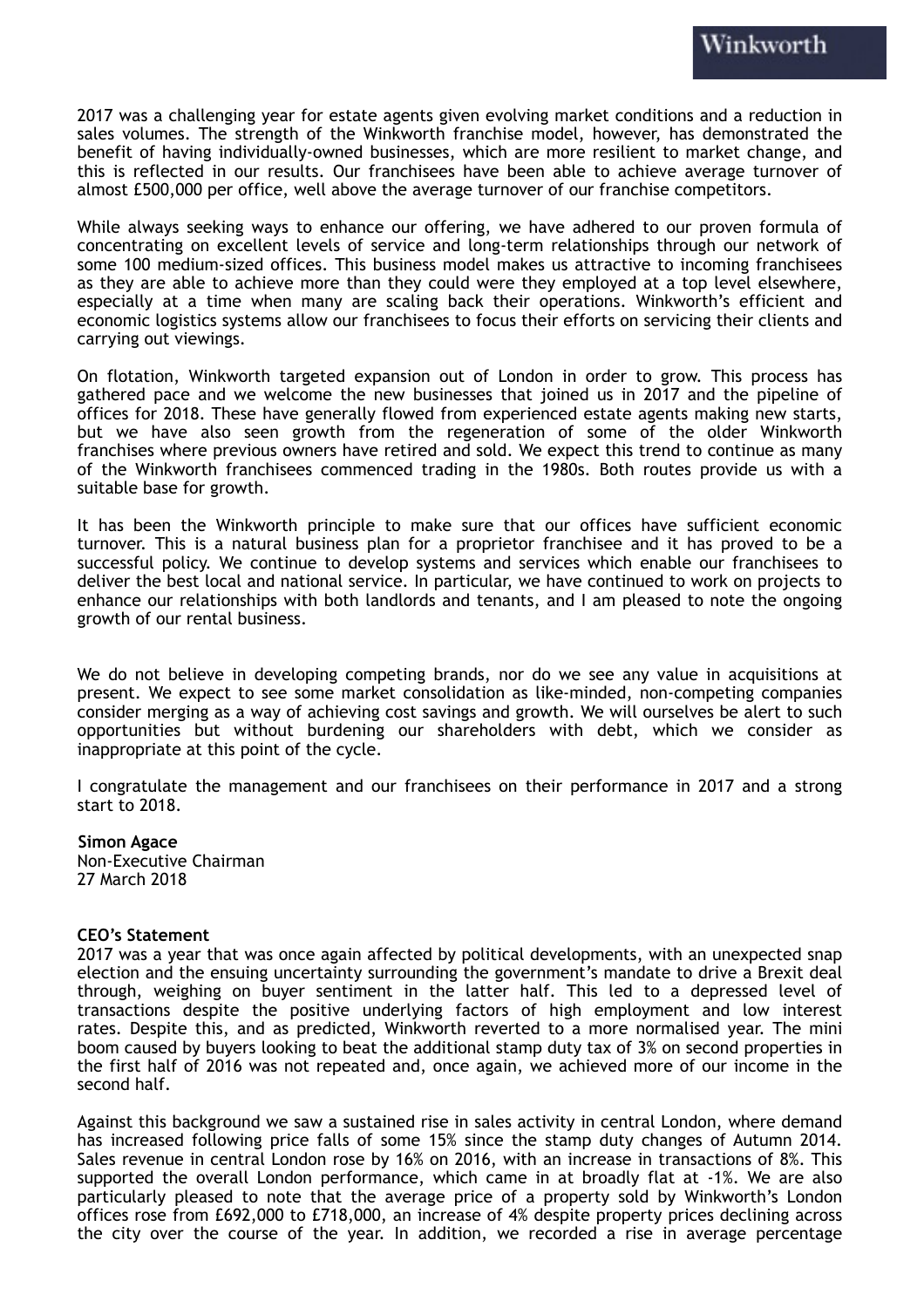commissions, reflecting the value that customers put on trusted advisers in an uncertain market. We see this as endorsement of the strengthening Winkworth proposition.

Gross rentals revenue grew by 6% in 2017, reflecting the initiatives we have put in place to drive this sector of the business. Our corporate rentals department (CRD) continued to support abovetrend performance, with 139 deals across the network with 61 different companies adding £283,000 in gross revenue to those franchisees with markets which are the most attractive for corporate relocation. This department has started well in 2018, with a significant increase in deals closed compared to the same period in 2017.

Property management revenue grew by 15%, a similar level to the 16% achieved in 2016, while country rental income was 9% higher. As a result of the increase in rental revenue we have moved closer to our goal of a 50/50 split between lettings and sales - at the end of 2017 our revenue split was 46% lettings and management and 54% sales, up from a 44/56 split in 2016.

Total gross revenues of the franchised office network in 2017 were flat at £46.2m (2016: £46.1m) with sales 5% lower at £24.8m (2016: £25.9m) and rentals up 6% to £21.3m (2016: £20.1m). London offices accounted for 80% of gross revenues (79%). Winkworth's revenues fell by 2.7% to £5.42m (2016: £5.57m) and profit before taxation was 2.8% lower at £1.38m (2016: £1.42m). Cashflow rose by 51.8% to £1.70m (2016: £1.12m), as a result of which the year end cash balance increased to £3.58 million (2016: £2.97 million).. Dividends of 7.25p were declared for the year (2016: 7.2p).

We see the current market as an opportunity to attract experienced and talented operators to the Winkworth network, as successful agents look to move into business ownership to gain greater control over their earnings potential. This has always been a key motivation and is providing us with the opportunity to re-invigorate the network in areas where some older franchisees are looking to exit. Three franchises were resold last year and four in 2016. The offices which were resold in 2016 increased their combined turnover on average by 15% in 2017, despite a more difficult market, and we would expect the offices resold in 2017 to add to this growth as the new operators drive their businesses to outperform the market.

We have put significant effort into developing our centralised departments to help us to gain market share. The client services department (CSD), which refers leads between offices, continued to grow, delivering £780,000 of revenue to the network in 2017. CSD is currently on track to exceed this figure in 2018 with 73 instructions to the end of February versus 53 in the same period of 2017. As this department grows, it also improves in efficiency, with the cost of a lead to franchisees falling from £170 in 2016 to £140 in 2017 and £80 so far in 2018, as the size of the network lowers the marketing costs to franchisees.

Following its launch in June 2017, centralised recruitment is progressing ahead of target, placing five candidates a month so far in 2018 and helping new offices to accelerate their launches with high quality employees. This activity also supports our new franchising efforts by increasing our connections with talented estate agents looking for new opportunities within the industry.

Finally, we are pleased that our updated website, launched in March 2017, has delivered more leads to our franchisees despite a weak second half of the year in terms of overall applicants. It has provided a robust platform for our digital evolution, enabling the launch of our vendor portal in November to which 40 offices have already signed up. We are pleased that it was recognised as website of the year at the Negotiator awards in November 2017.

We aim to continue to build on this success in 2018 with continued investment in the vendor portal for clients and the development of the landlord portal, ensuring we have a best in class website to offer existing and new franchisees. We will also be conducting nationwide digital campaigns to continue to drive leads. We are currently two months into our digital campaign and this is on track to deliver an additional 200,000 visits per month to our website and, in turn, to our franchisees.

#### **Outlook**

The underlying fundamentals of the market remain positive. Following the stamp duty changes introduced in 2014, asking prices have adjusted significantly downwards in central London and this is now increasingly the case in London zones 2 and 3. Sellers are accepting these reductions and this, in turn, is in some areas leading to improved levels of transactions despite applicant numbers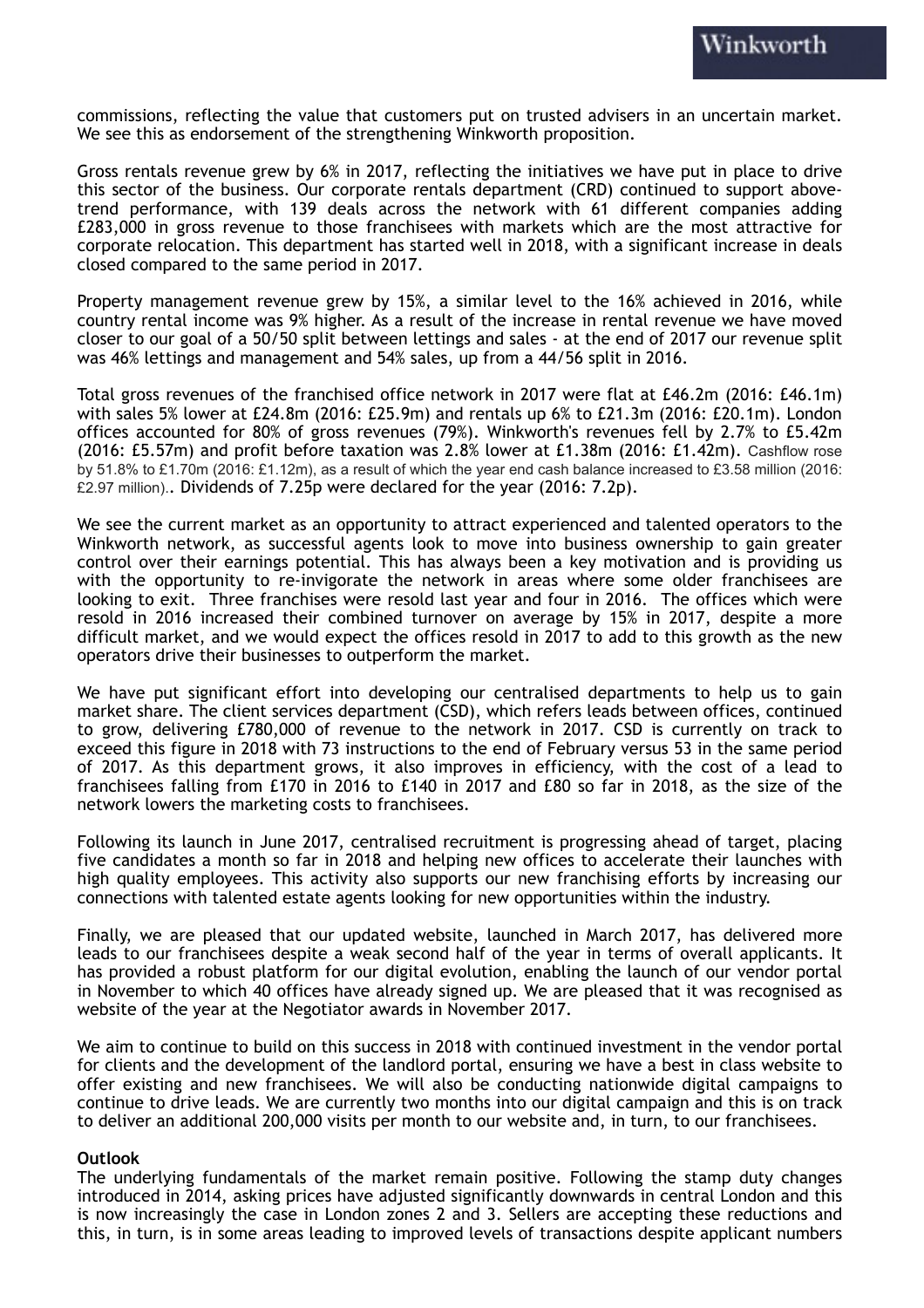remaining at low levels. We expect this trend to continue throughout the year and for the reduction in stamp duty for first time buyers to stimulate the lower end of the property market, feeding through to the upper levels in due course.

On the lettings side of the business, our applicants are tracking at some 12% ahead of the same period of last year, which should support further growth in 2018. Landlords are consolidating their portfolios following the tax changes on mortgage interest and increasing their equity in buy-to-let properties, and this tightening of supply is expected to lead to further increases in rental prices.

New franchising applicant numbers are more than 25% above this point in 2017, and with two offices already opened in Banstead and Poringland we look forward to maintaining the momentum gained in 2017 by targeting to open eight new offices in 2018 in areas affiliated to our extensive London network.

We believe that a broadly flat market will continue to suit our franchise model. Our combination of local expertise, history and knowledge, combined with an evolving platform which drives leads to our office network under the umbrella of an established national brand, is a formula for success. We remain debt free, with a strong cash position and an increasing number of opportunities to grow in 2018.

**Dominic Agace** Chief Executive Officer 27 March 2018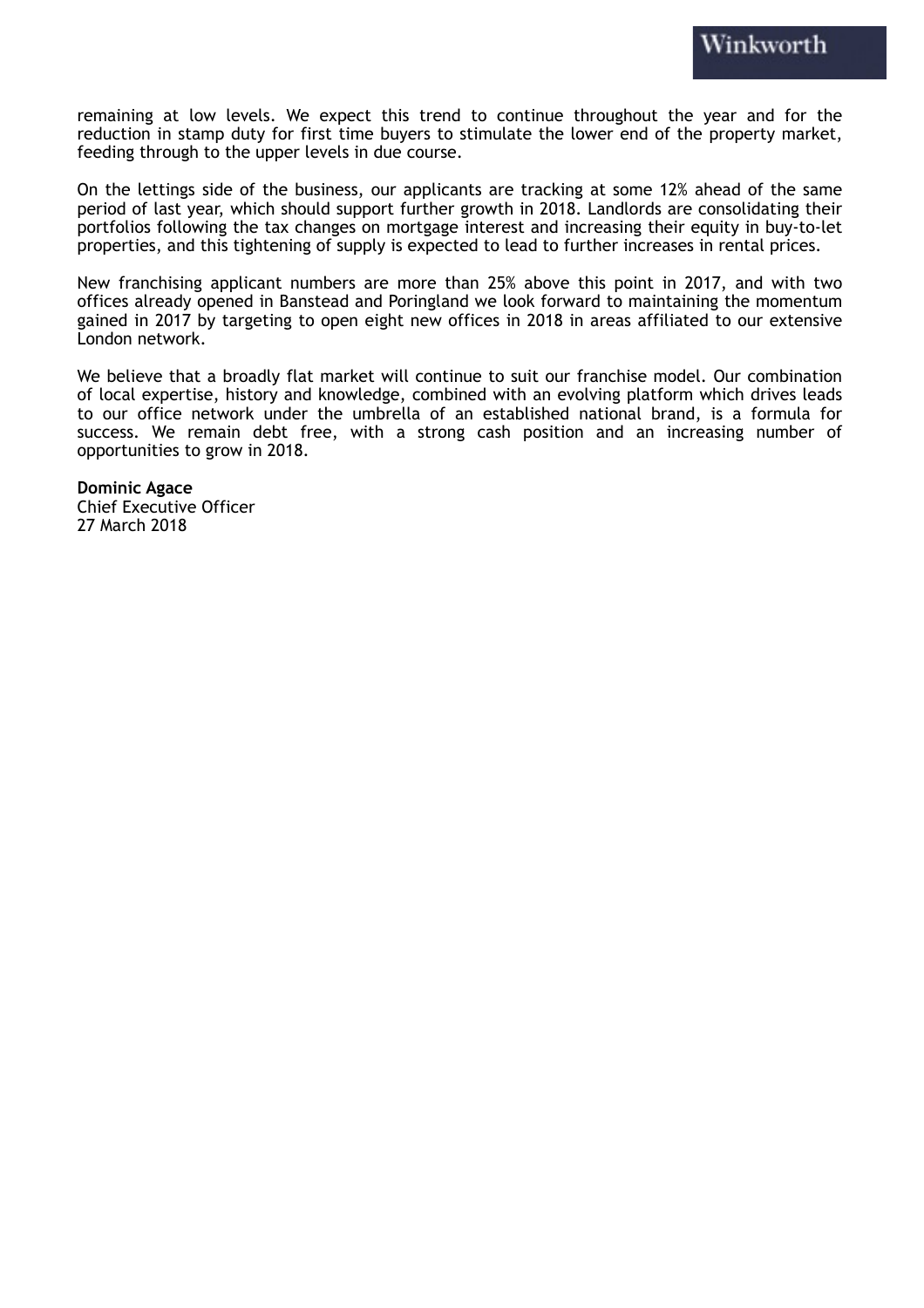## **CONSOLIDATED STATEMENT OF PROFIT OR LOSS AND OTHER COMPREHENSIVE INCOME FOR THE YEAR ENDED 31 DECEMBER 2017**

|                                                              |              | 2017     | 2016     |
|--------------------------------------------------------------|--------------|----------|----------|
|                                                              | <b>Notes</b> | £'000    | $E'000$  |
|                                                              |              |          |          |
| <b>CONTINUING OPERATIONS</b>                                 |              |          |          |
| Revenue                                                      |              | 5,423    | 5,568    |
| Cost of sales                                                |              | (1, 292) | (1, 477) |
|                                                              |              |          |          |
| <b>GROSS PROFIT</b>                                          |              | 4,131    | 4,091    |
| Administrative expenses                                      |              | (2,829)  | (2,746)  |
|                                                              |              |          |          |
| <b>OPERATING PROFIT</b>                                      |              | 1,302    | 1,345    |
|                                                              |              |          |          |
| Finance income                                               |              | 74       | 71       |
| PROFIT BEFORE TAXATION                                       |              | 1,376    | 1,416    |
|                                                              |              |          |          |
| Tax                                                          | 1            | (273)    | (290)    |
|                                                              |              |          |          |
| PROFIT AND TOTAL COMPREHENSIVE INCOME FOR<br><b>THE YEAR</b> |              | 1,103    | 1,126    |
|                                                              |              |          |          |
|                                                              |              |          |          |
| Earnings per share expressed                                 |              |          |          |
| in pence per share:                                          | $\mathbf{3}$ |          |          |
| <b>Basic</b>                                                 |              | 8.66     | 8.84     |
| Diluted                                                      |              | 8.66     | 8.84     |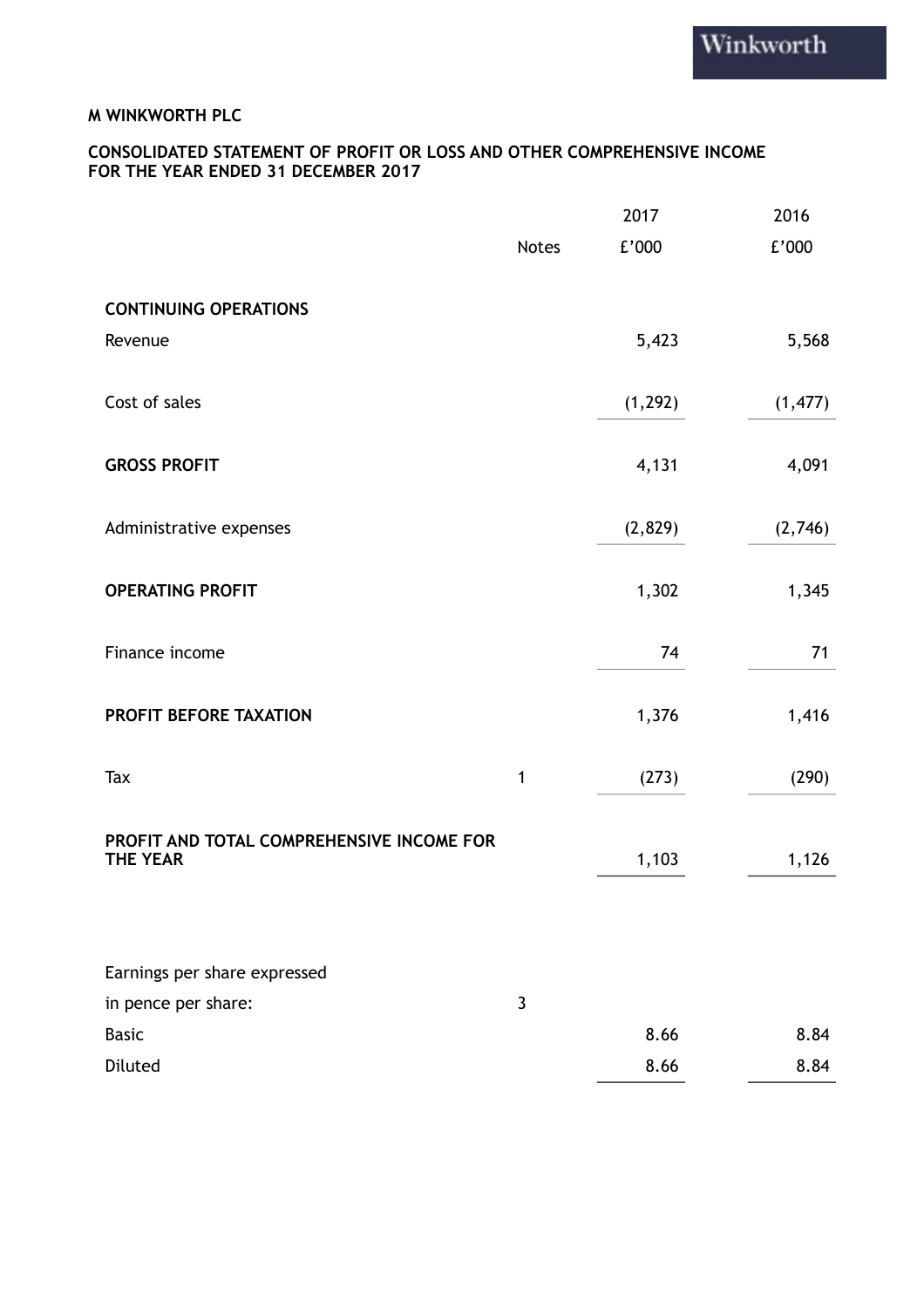## **CONSOLIDATED STATEMENT OF FINANCIAL POSITION 31 DECEMBER 2017**

|                                |              | 2017           | 2016           |
|--------------------------------|--------------|----------------|----------------|
|                                | <b>Notes</b> | E'000          | E'000          |
| <b>ASSETS</b>                  |              |                |                |
| <b>NON-CURRENT ASSETS</b>      |              |                |                |
| Intangible assets              |              | 796            | 777            |
| Property, plant and equipment  |              | 98             | 116            |
| Investments                    |              | $\overline{7}$ | $\overline{7}$ |
| Trade and other receivables    |              | 516            | 716            |
|                                |              | 1,417          | 1,616          |
| <b>CURRENT ASSETS</b>          |              |                |                |
| Trade and other receivables    |              | 1,102          | 1,348          |
| Corporation tax receivable     |              | 208            | 69             |
| Cash and cash equivalents      |              | 3,579          | 2,971          |
|                                |              | 4,889          | 4,388          |
| <b>TOTAL ASSETS</b>            |              | 6,306          | 6,004          |
| <b>EQUITY</b>                  |              |                |                |
| <b>SHAREHOLDERS' EQUITY</b>    |              |                |                |
| Share capital                  | 5            | 64             | 64             |
| Share premium                  |              | 1,793          | 1,793          |
| Other reserves                 |              | 51             | 51             |
| Retained earnings              |              | 3,742          | 3,556          |
| <b>TOTAL EQUITY</b>            |              | 5,650          | 5,464          |
| <b>LIABILITIES</b>             |              |                |                |
| <b>NON-CURRENT LIABILITIES</b> |              |                |                |
| Deferred tax                   |              | 11             | 16             |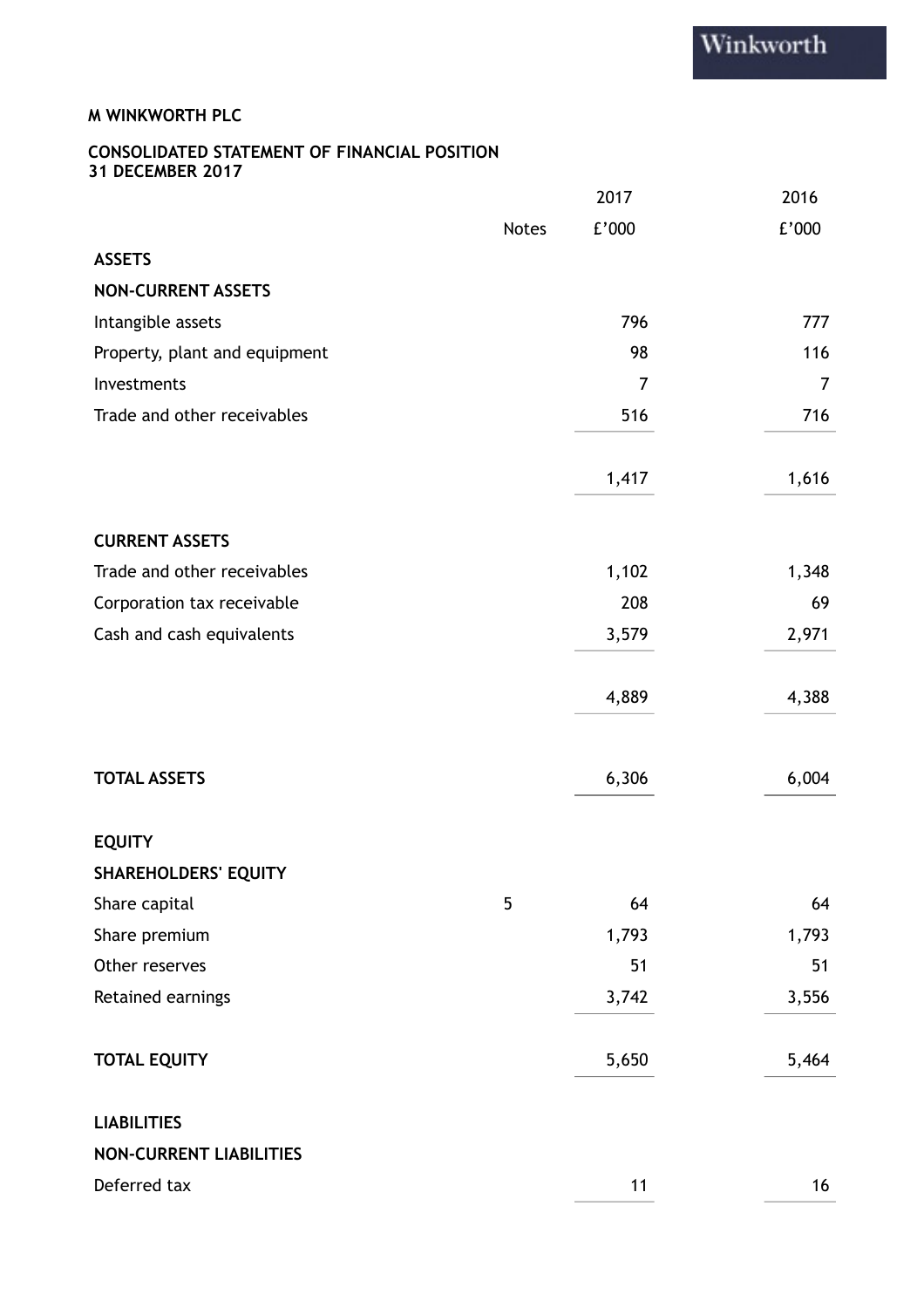# Winkworth

## **CURRENT LIABILITIES**

| Trade and other payables            | 645   | 524   |
|-------------------------------------|-------|-------|
| <b>TOTAL LIABILITIES</b>            | 656   | 540   |
| <b>TOTAL EQUITY AND LIABILITIES</b> | 6,306 | 6,004 |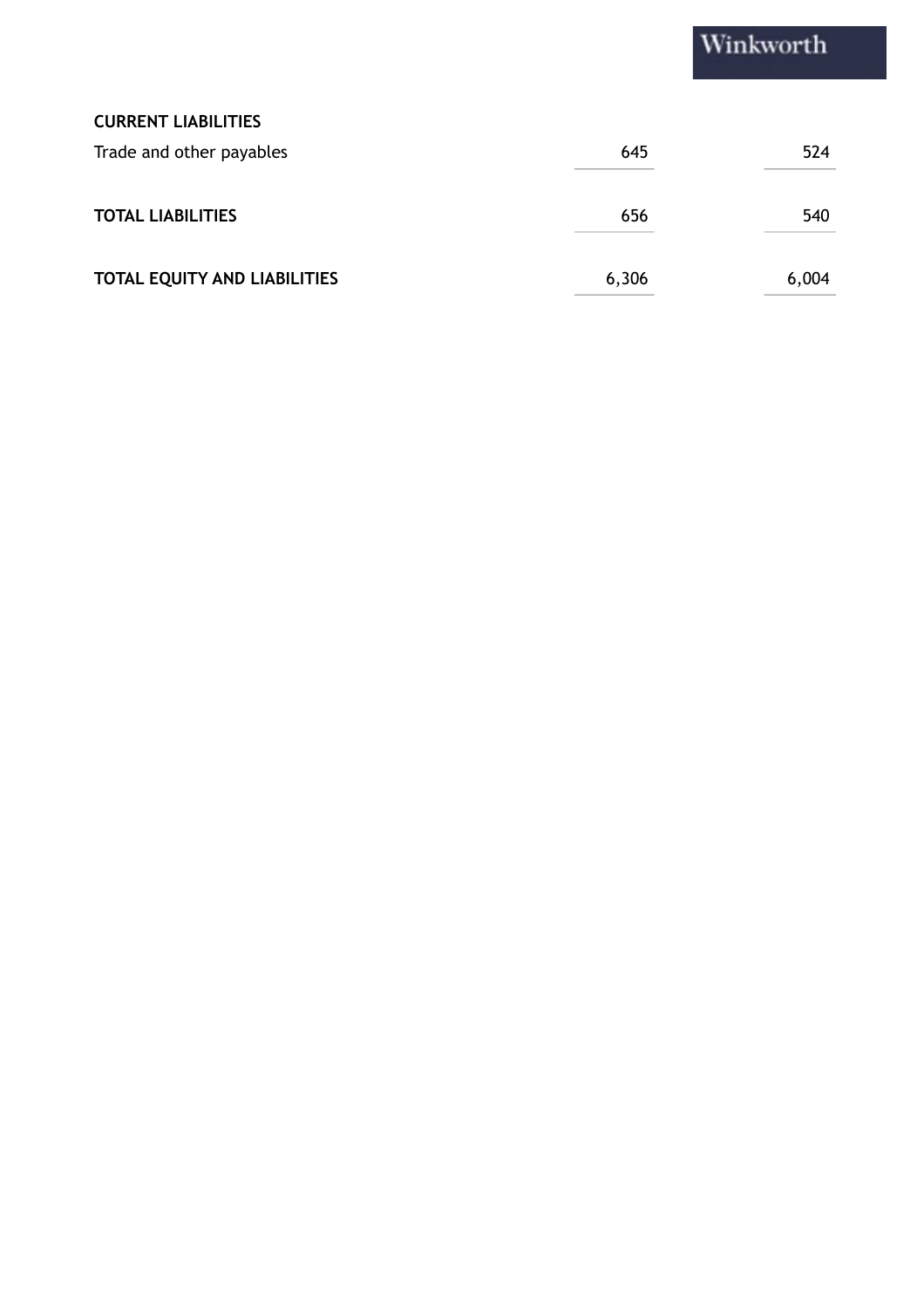#### **CONSOLIDATED STATEMENT OF CHANGES IN EQUITY FOR THE YEAR ENDED 31 DECEMBER 2017**

|                                                                          |                | Called up<br>share<br>Total  | Retained | Share   | Other    |  |
|--------------------------------------------------------------------------|----------------|------------------------------|----------|---------|----------|--|
| equity                                                                   | <b>Notes</b>   | capital                      | earnings | premium | reserves |  |
|                                                                          |                | £'000                        | £'000    | £'000   | £'000    |  |
| £'000                                                                    |                |                              |          |         |          |  |
| <b>Balance at 1 January 2016</b><br>5,242                                |                | 64                           | 3,334    | 1,793   | 51       |  |
| Changes in equity<br><b>Transactions with owners</b><br><b>Dividends</b> | $\overline{2}$ |                              | (904)    |         |          |  |
| (904)<br>Total comprehensive income<br>1,126                             |                | $\qquad \qquad \blacksquare$ | 1,126    | ٠       |          |  |
| <b>Balance at 31 December 2016</b><br>5,464                              |                | 64                           | 3,556    | 1,793   | 51       |  |
| Changes in equity<br><b>Transactions with owners</b><br><b>Dividends</b> | $\overline{2}$ |                              | (917)    |         |          |  |
| (917)<br>Total comprehensive income<br>1,103                             |                |                              | 1,103    |         |          |  |
| Balance at 31 December 2017<br>5,650                                     |                | 64                           | 3,742    | 1,793   | 51       |  |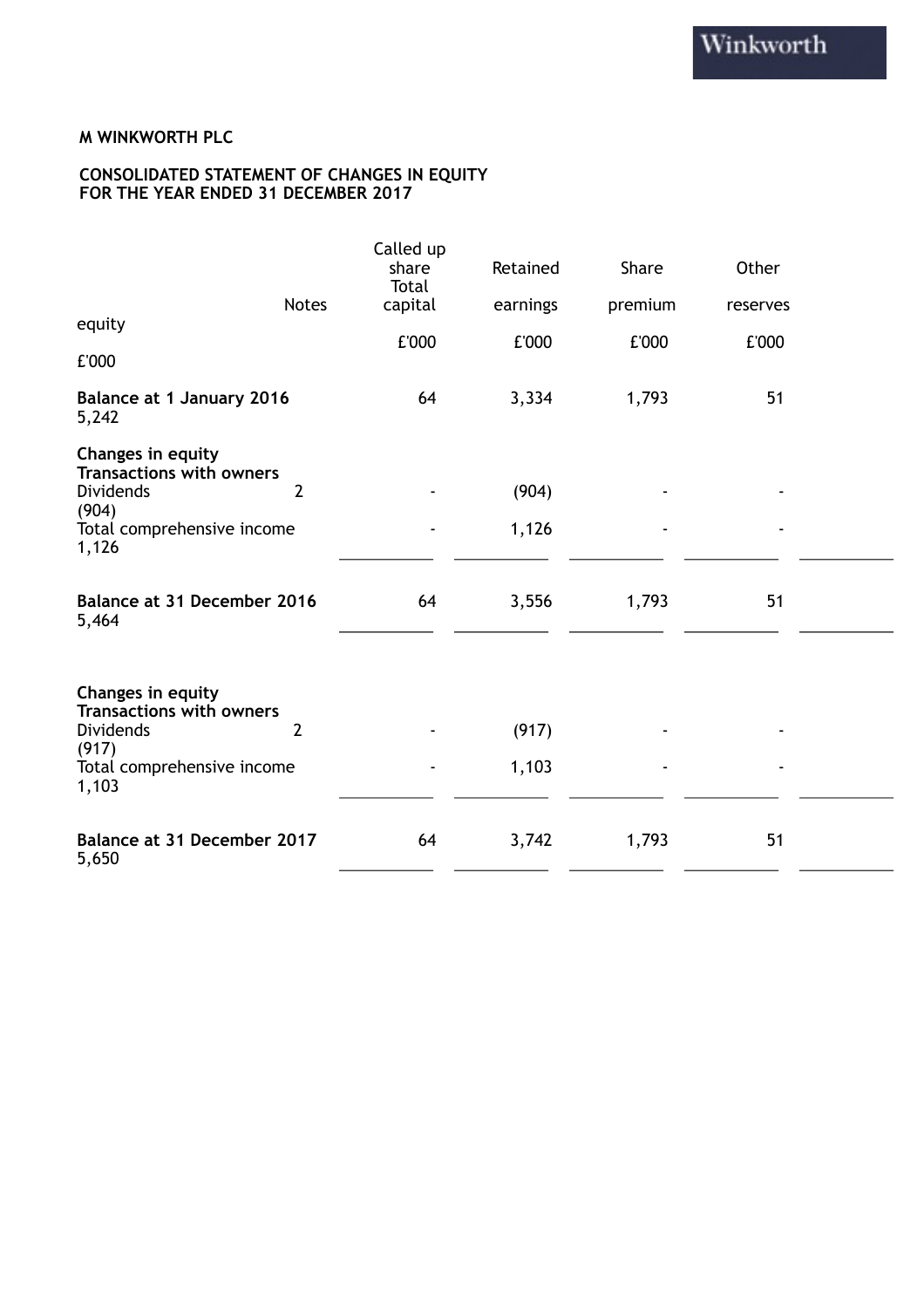## **CONSOLIDATED STATEMENT OF CASH FLOWS FOR THE YEAR ENDED 31 DECEMBER 2017**

|                                                   | <b>Notes</b> |     | 2017<br>£'000 | 2016 |
|---------------------------------------------------|--------------|-----|---------------|------|
| £'000<br>Cash flows from operating activities     |              |     |               |      |
| Cash generated from operations                    | 4            |     | 2,115         |      |
| 1,568<br>Tax paid<br>(452)                        |              |     | (417)         |      |
|                                                   |              |     |               |      |
| Net cash from operating activities<br>1,116       |              |     | 1,698         |      |
|                                                   |              |     |               |      |
| Cash flows from investing activities              |              |     |               |      |
| Purchase of intangible fixed assets<br>(122)      |              |     | (224)         |      |
| Purchase of tangible fixed assets<br>(128)        |              |     | (23)          |      |
| Interest received                                 |              |     | 74            |      |
| 71                                                |              |     |               |      |
| Net cash from investing activities<br>(179)       |              |     | (173)         |      |
|                                                   |              |     |               |      |
| Cash flows from financing activities              |              |     |               |      |
| Equity dividends paid<br>(1, 132)                 |              |     | (917)         |      |
|                                                   |              |     |               |      |
| Net cash from financing activities<br>(1, 132)    |              |     | (917)         |      |
| Increase/(decrease) in cash and cash equivalents  |              | 608 | (195)         |      |
|                                                   |              |     |               |      |
| Cash and cash equivalents at<br>beginning of year | 2,971        |     | 3,166         |      |
|                                                   |              |     |               |      |
| Cash and cash equivalents at end of               | 3,579        |     | 2,971         |      |
| year                                              |              |     |               |      |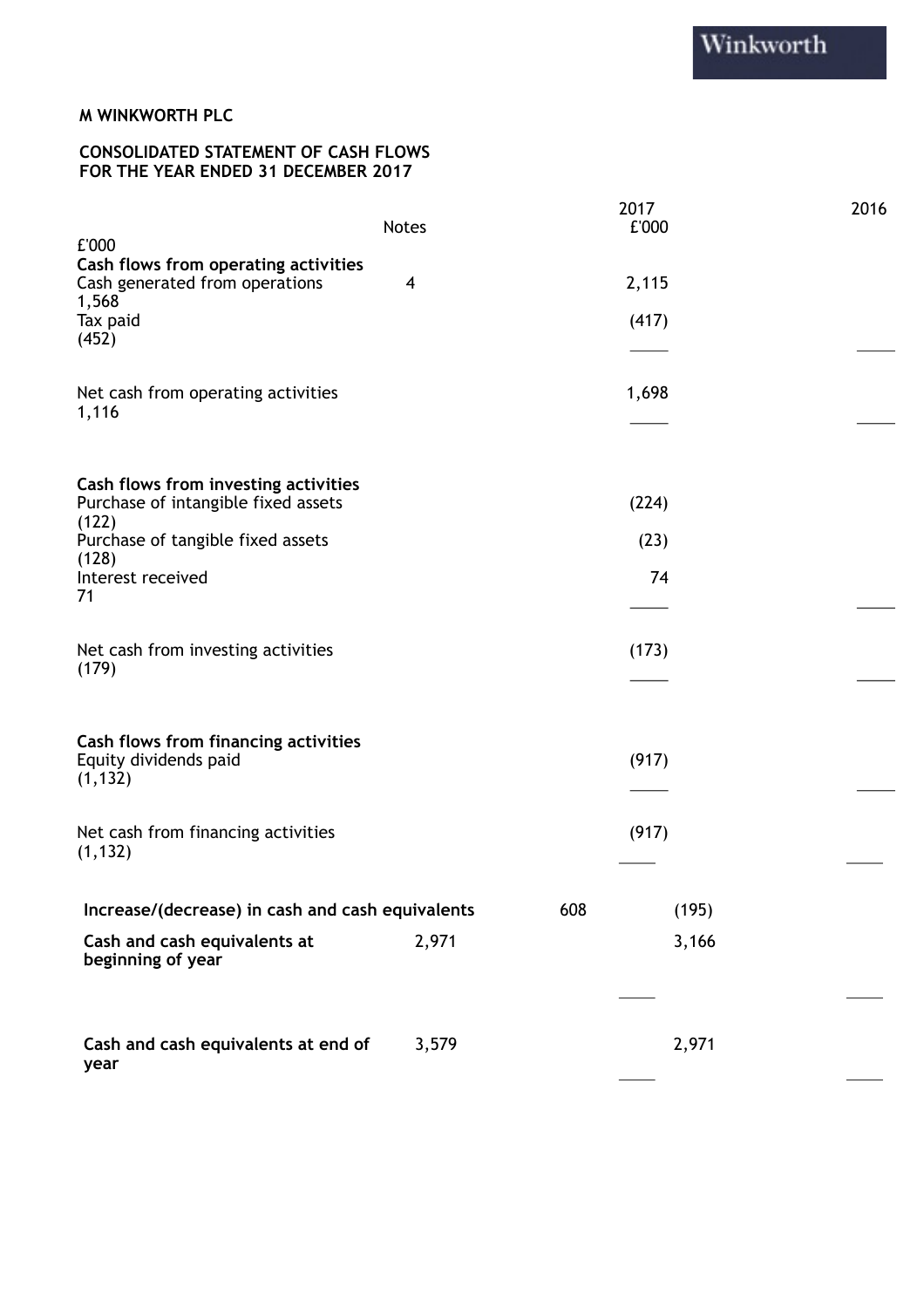## **NOTES TO THE CONSOLIDATED FINANCIAL STATEMENTS FOR THE YEAR ENDED 31 DECEMBER 2017**

1. **TAXATION**

## **Analysis of tax expense**

| £'000      |                                                                                                 |     | 2017<br>£'000 | 2016 |
|------------|-------------------------------------------------------------------------------------------------|-----|---------------|------|
| 274<br>(2) | Current tax:<br><b>Taxation</b><br>Adjustment re previous years                                 |     | 274<br>4      |      |
| 272        | Total current tax                                                                               |     | 278           |      |
| 18         | Deferred tax                                                                                    |     | (5)           |      |
|            | Total tax expense in consolidated statement of profit or loss and<br>other comprehensive income | 273 | 290           |      |

#### **Factors affecting the tax expense**

The tax assessed for the year is higher than the standard rate of corporation tax in the UK. The difference is explained below:

|       |                                                                                                |     | 2017<br>£'000 | 2016 |
|-------|------------------------------------------------------------------------------------------------|-----|---------------|------|
| £'000 | Profit before tax                                                                              |     | 1,376         |      |
| 1,416 |                                                                                                |     |               |      |
|       | Profit multiplied by the standard rate of corporation tax in the<br>UK of 19.250% (2016 - 20%) | 265 | 283           |      |
|       | Effects of:                                                                                    |     |               |      |
|       | Expenses not deductible for tax purposes                                                       | 7   | 8             |      |
|       | Adjustment in respect of prior periods                                                         | 4   | (2)           |      |
|       | taxable                                                                                        |     |               |      |
|       | Depreciation in excess of capital allowances                                                   | (3) | 1             |      |
|       |                                                                                                |     |               |      |
| 290.  | Tax expense                                                                                    |     | 273           |      |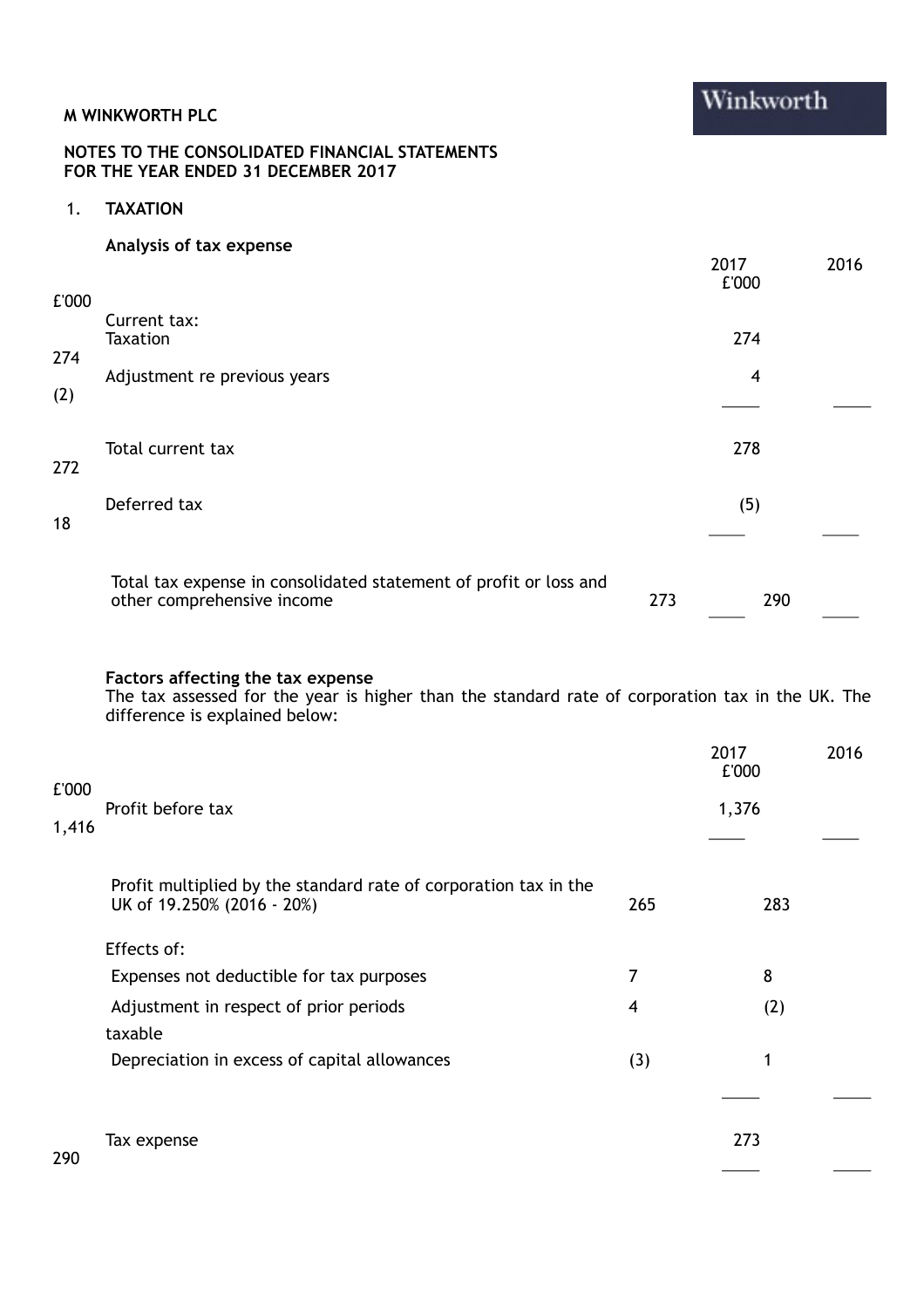## 2. **DIVIDENDS**

£'000

Ordinary shares of 0.5p each Interim 917

904

There are no proposed dividends at the reporting date.

## 3. **EARNINGS PER SHARE**

Basic earnings per share is calculated by dividing the earnings attributable to ordinary shareholders by the weighted average number of ordinary shares outstanding during the period.

|         |                                                                                        |          | 2017<br>Weighted<br>average<br>number | Per- |
|---------|----------------------------------------------------------------------------------------|----------|---------------------------------------|------|
| share   |                                                                                        | Earnings | of                                    |      |
| amount  |                                                                                        | £'000    | shares                                |      |
| pence   |                                                                                        |          | '000                                  |      |
|         | <b>Basic EPS</b>                                                                       |          |                                       |      |
|         | Earnings attributable to ordinary shareholders<br><b>Effect of dilutive securities</b> | 1,103    | 12,733                                | 8.66 |
| Options |                                                                                        |          |                                       |      |
|         |                                                                                        |          |                                       |      |
| 8.66    | <b>Diluted EPS</b><br>Adjusted earnings                                                | 1,103    | 12,733                                |      |

Given that the market price of the shares has fallen lower than the strike price, this has made the shares anti-dilutive.

|                                                |          | 2016<br>Weighted<br>average<br>number | Per- |
|------------------------------------------------|----------|---------------------------------------|------|
| share                                          | Earnings | of                                    |      |
| amount                                         | £'000    | shares                                |      |
| pence                                          |          | '000                                  |      |
| <b>Basic EPS</b>                               |          |                                       |      |
| Earnings attributable to ordinary shareholders | 1,126    | 12,733                                | 8.84 |
| Effect of dilutive                             |          |                                       |      |
| securities                                     |          | ٠                                     |      |
| ٠                                              |          |                                       |      |

Winkworth<sup>2016</sup>  $\sim 1000$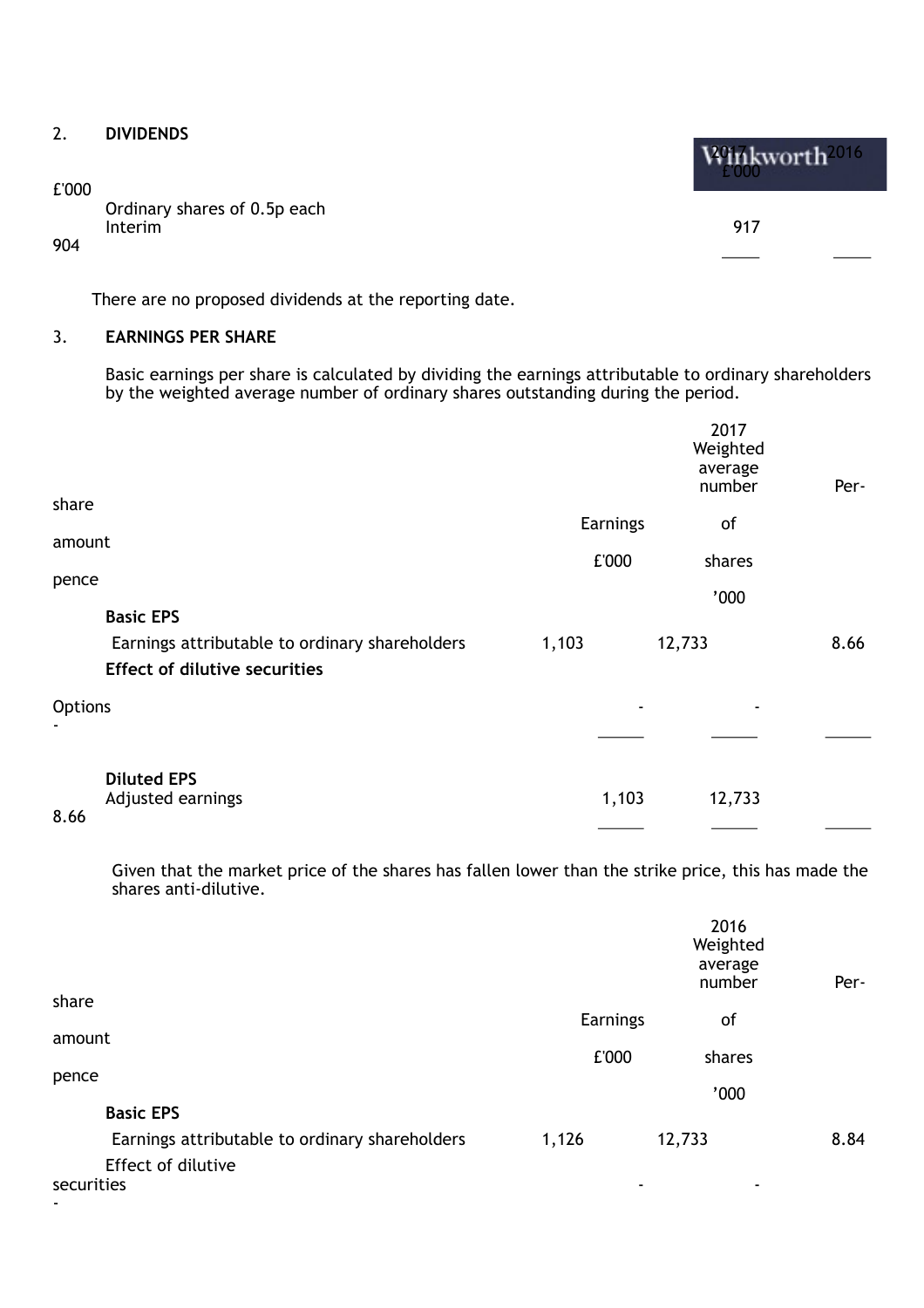## **Diluted EPS** Diluted EPS<br>Adjusted earnings 1,126 1,126 1,126 1,126 1,126 1,126 1,126 1,126 1,126 1,126 1,126 1,126 1,126 1,126 1,126 1,126 1,126 1,126 1,126 1,126 1,126 1,126 1,126 1,126 1,126 1,126 1,126 1,126 1,126 1,126 1,126 1,126

8.84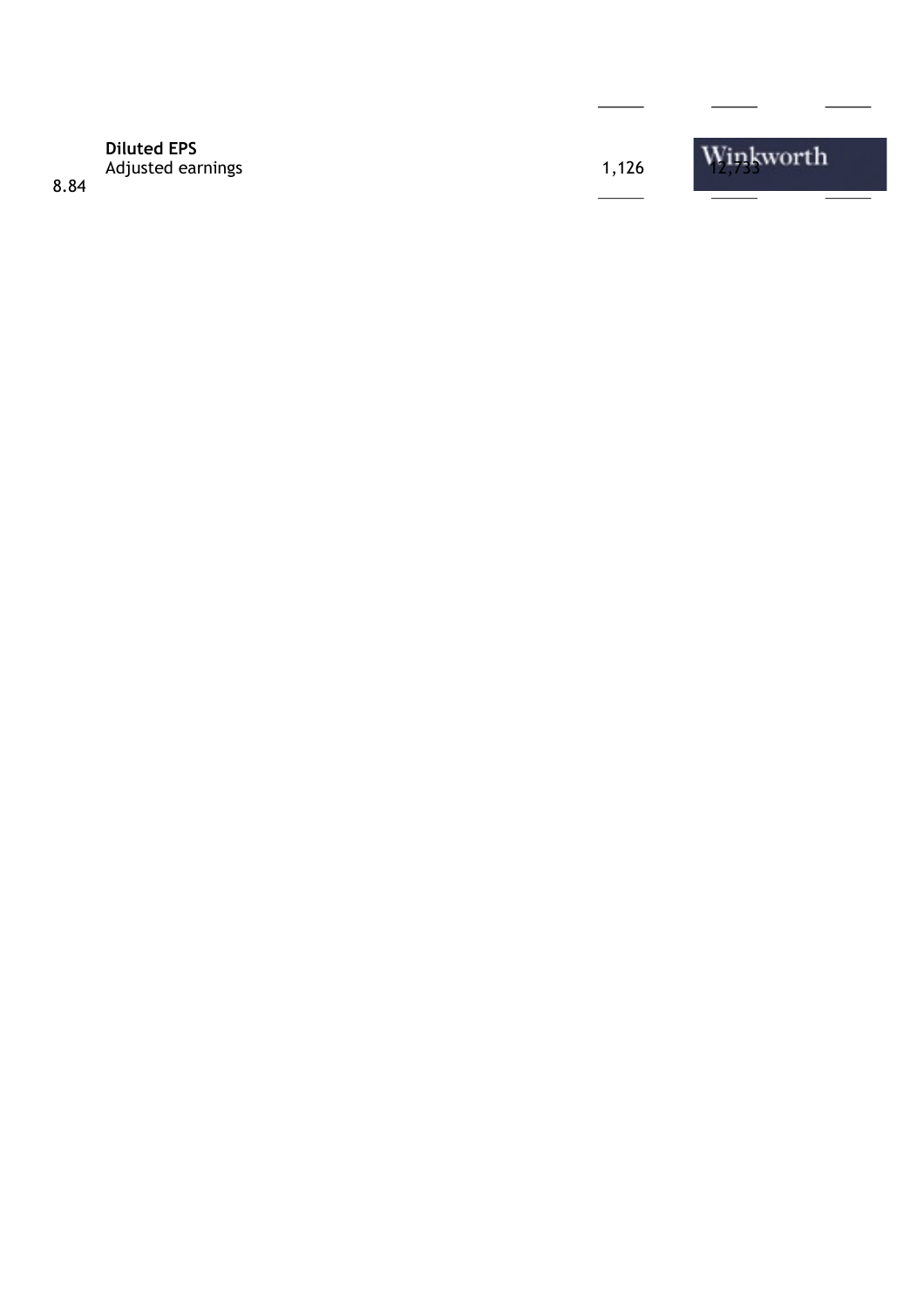#### 4. **RECONCILIATION OF PROFIT BEFORE TAX TO CASH GENERATED FROM OPERATIONS Group**  $\sim$

|              | ui vup                               |                                                                |               |               | inkworth <sub>2016</sub> |
|--------------|--------------------------------------|----------------------------------------------------------------|---------------|---------------|--------------------------|
| £'000        | Profit before tax                    |                                                                |               | 1,376         |                          |
| 1,416        | Depreciation charges                 |                                                                |               | 246           |                          |
| 368<br>(71)  | Finance income                       |                                                                |               | (74)          |                          |
|              |                                      |                                                                |               | 1,548         |                          |
| 1,713        |                                      | Decrease/ (increase) in trade and other receivables            |               | 446           |                          |
| (98)<br>(47) |                                      | Increase/ (decrease) in trade and other payables               |               | 121           |                          |
|              | Cash generated from operations       |                                                                | 2,115         | 1,568         |                          |
|              | Company                              |                                                                |               | 2017<br>£'000 | 2016                     |
| £'000        | Profit before tax                    |                                                                |               | 917           |                          |
| 906          | Finance income                       |                                                                |               | (917)         |                          |
| (906)        |                                      |                                                                |               |               |                          |
| 230          | Increase in trade and other payables |                                                                |               |               |                          |
|              | Cash generated from operations       |                                                                |               | 230           |                          |
|              |                                      | The movements in liabilities from financing cashflows are nil. |               |               |                          |
| 5.           | <b>CALLED UP SHARE CAPITAL</b>       |                                                                |               |               |                          |
|              | Authorised:                          |                                                                | 2017<br>£'000 |               | 2016<br>£'000            |
|              | 20,000,000                           | Ordinary shares of 0.5p                                        | 100           |               | 100                      |
|              | 2016                                 |                                                                |               | 2017          |                          |
|              | <b>Issued and fully</b><br>paid:     |                                                                | E'000         |               | E'000                    |
|              | 12,733,238                           | Ordinary shares of 0.5p                                        | 64            |               | 64                       |